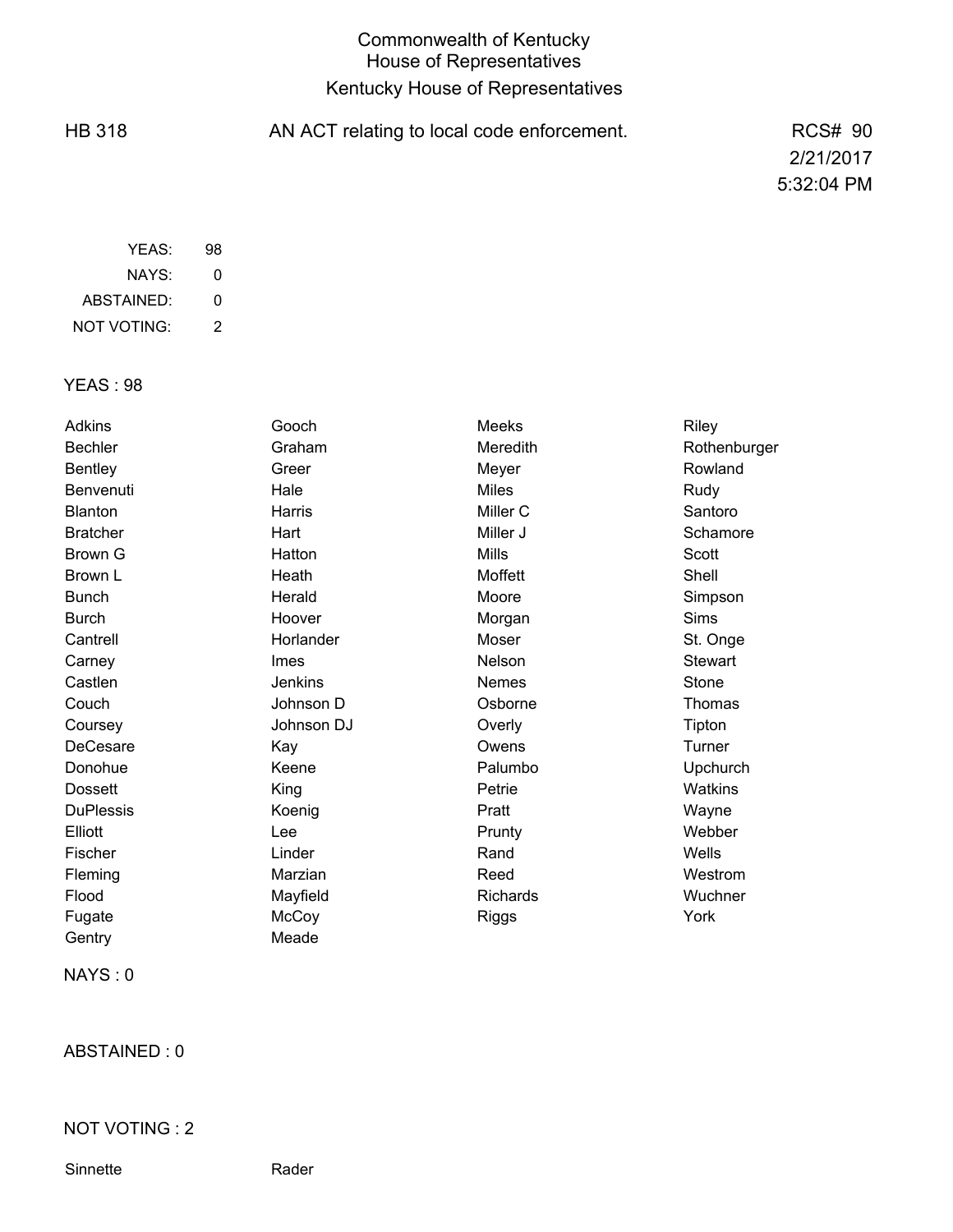| <b>Commonwealth of KY Senate</b>         |                     |                                           |                                                     |     |              |             |             |  |
|------------------------------------------|---------------------|-------------------------------------------|-----------------------------------------------------|-----|--------------|-------------|-------------|--|
| 2017 Regular Session<br><b>YEA</b><br>29 |                     |                                           |                                                     |     |              |             |             |  |
|                                          |                     |                                           | Wednesday, March 08, 2017                           |     |              |             |             |  |
|                                          | <b>Bill: HB 318</b> |                                           |                                                     |     |              | <b>NAY</b>  | 7           |  |
|                                          |                     | Motion to:   PASS HB 318 W/ SCS 1, SCTA 1 |                                                     |     |              | <b>PASS</b> | $\mathbf 0$ |  |
|                                          |                     |                                           | Title:   AN ACT relating to local code enforcement. |     |              |             |             |  |
|                                          |                     |                                           |                                                     |     |              |             |             |  |
|                                          |                     | YNP                                       |                                                     | YNP |              |             | YNP         |  |
| *Alvarado                                |                     |                                           | *Hornback                                           |     | *Schroder    |             |             |  |
| *Bowen                                   |                     |                                           | <b>*Humphries</b>                                   |     | *Seum        |             |             |  |
| *Buford                                  |                     |                                           | Jones                                               |     | *Smith       |             |             |  |
| *Carpenter                               |                     |                                           | *Kerr                                               |     | *Stivers     |             |             |  |
|                                          | *Carroll, Danny     |                                           | <b>*McDaniel</b>                                    |     | *Thayer      |             |             |  |
| <b>Carroll, Julian</b>                   |                     |                                           | <b>McGarvey</b>                                     |     | Thomas       |             |             |  |
| <b>Clark</b>                             |                     |                                           | <b>*Meredith</b>                                    |     | Turner       |             |             |  |
| *Embry                                   |                     |                                           | <b>Neal</b>                                         |     | Webb         |             |             |  |
| *Girdler                                 |                     |                                           | <b>Parrett</b>                                      |     | *West        |             |             |  |
| <i><b>*Givens</b></i>                    |                     |                                           | <b>*Raque Adams</b>                                 |     | *Westerfield |             |             |  |
| <b>Harper Angel</b>                      |                     |                                           | <b>Ridley</b>                                       |     | *Wilson      |             |             |  |
| *Harris                                  |                     |                                           | <b>*Robinson</b>                                    |     | *Wise        |             |             |  |
| *Higdon                                  |                     |                                           | *Schickel                                           |     |              |             | 5:31 PM     |  |